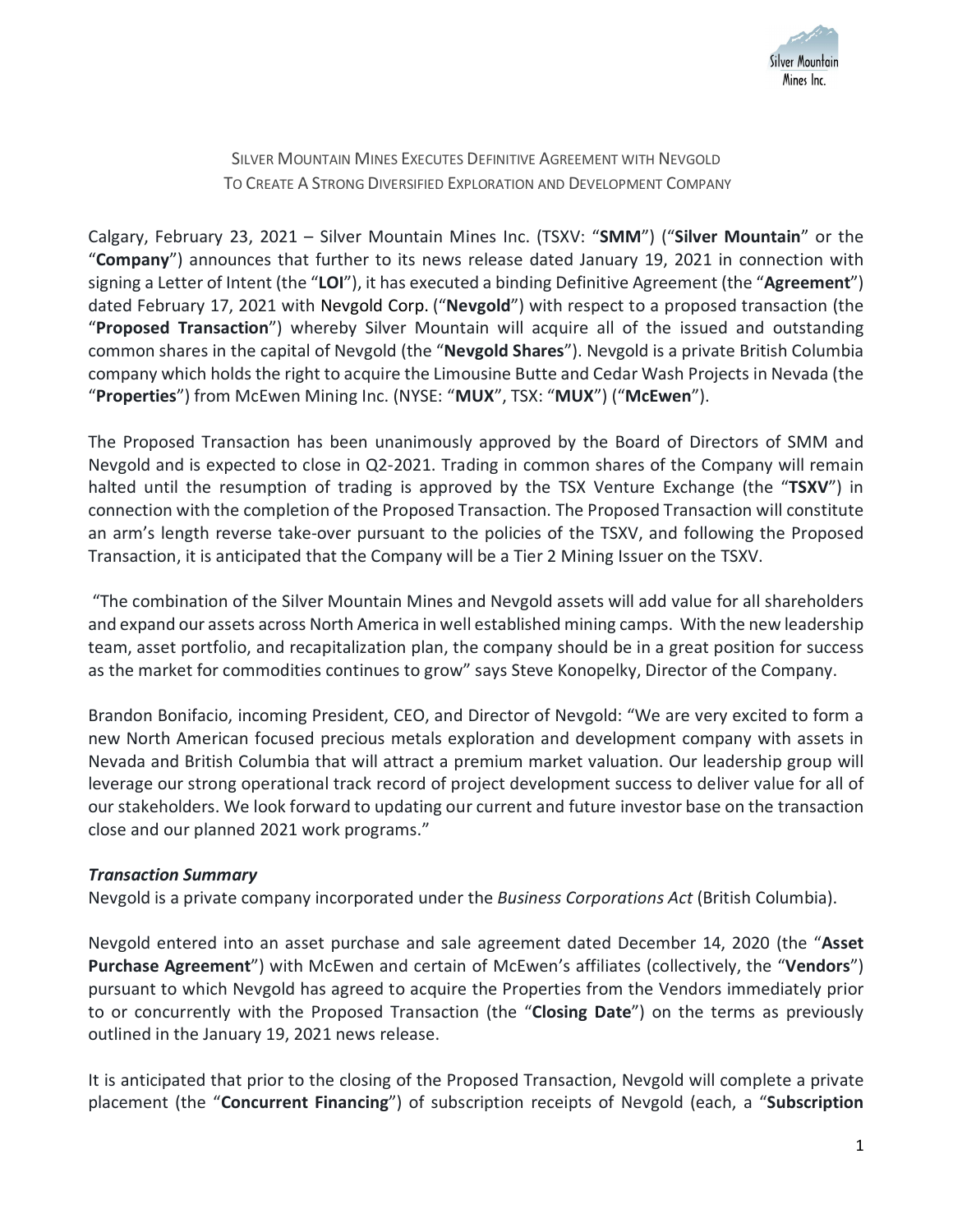

Receipt") for aggregate gross proceeds of up to C\$5,000,000 or such greater amount up to C\$10,000,000, at a price per Subscription Receipt to be determined in the context of the market.

The Proposed Transaction is subject to several terms and conditions, including, but not limited to:

(i) Nevgold having prepared a technical report at Limousine Butte in accordance with the requirements of National Instrument 43-101

(ii) all financial statements of Nevgold having been prepared

(iii) as at the closing of the Proposed Transaction, the Company will have no payables (less cash) other than ordinary course trade payables

(iv) any change of control obligations of the Company associated with the Proposed Transaction shall have been settled

(v) completion of the Concurrent Financing and receipt of proceeds thereunder

(vi) the approval of the TSXV in respect of the Proposed Transaction and the Resulting Issuer meeting the applicable minimum listing requirements of the TSXV

(vii) approval of the shareholders of Nevgold and the Company to the Proposed Transaction

(viii) receipt of any required third party consents

In connection with completion of the Proposed Transaction, it is anticipated that the Company will change its name to "Nevgold Corp." and will adopt the ticker symbol "NAU".

### *Proposed Management and Board of Directors Composition*

Upon closing of the Proposed Transaction, the management and board of directors of the Resulting Issuer is expected to consist of Giulio Bonifacio, Brandon Bonifacio, Vic Bradley, Greg French, Tim Dyhr, Steve Konopelky, and Morgan Hay.

| <b>Name</b>                                       | <b>Past Experience</b>                                                                                                                                                                                                                                                                                                                                                                                                                                                                                                                                                                                                                                                                  |  |  |  |
|---------------------------------------------------|-----------------------------------------------------------------------------------------------------------------------------------------------------------------------------------------------------------------------------------------------------------------------------------------------------------------------------------------------------------------------------------------------------------------------------------------------------------------------------------------------------------------------------------------------------------------------------------------------------------------------------------------------------------------------------------------|--|--|--|
| Giulio Bonifacio<br>Non-Executive Chairman        | Mr. Giulio Bonifacio is a Chartered Professional Accountant with over 35 years of<br>experience in senior executive roles in the mining industry. Mr. Bonifacio is the<br>Founder and former Director, President & CEO of Nevada Copper Corp. since its<br>inception in 2005 until his retirement in 2018. Among his many accomplishments Mr.<br>Bonifacio has raised over \$700 million through equity and project debt financings as<br>well as being involved in corporate transactions aggregating in excess of a billion<br>dollars. Mr. Bonifacio has led and directed efforts at every stage of development<br>including exploration, engineering, permitting, and construction. |  |  |  |
| Brandon Bonifacio<br>President, CEO, and Director | Mr. Brandon Bonifacio is a mining executive with over 10 years of experience in<br>project development, mergers and acquisitions, and project evaluations. Mr.<br>Bonifacio was most recently the Finance Director of the Norte Abierto Joint Venture<br>(Cerro Casale/Caspiche) in the Maricunga Region, Chile and a member of the<br>Corporate Development team at Goldcorp Inc. (now Newmont Corporation). Mr.<br>Bonifacio holds a MASc – Mining Engineering and MBA from the University of Nevada,<br>Reno and a Bachelor of Commerce - Finance from the University of British Columbia.                                                                                           |  |  |  |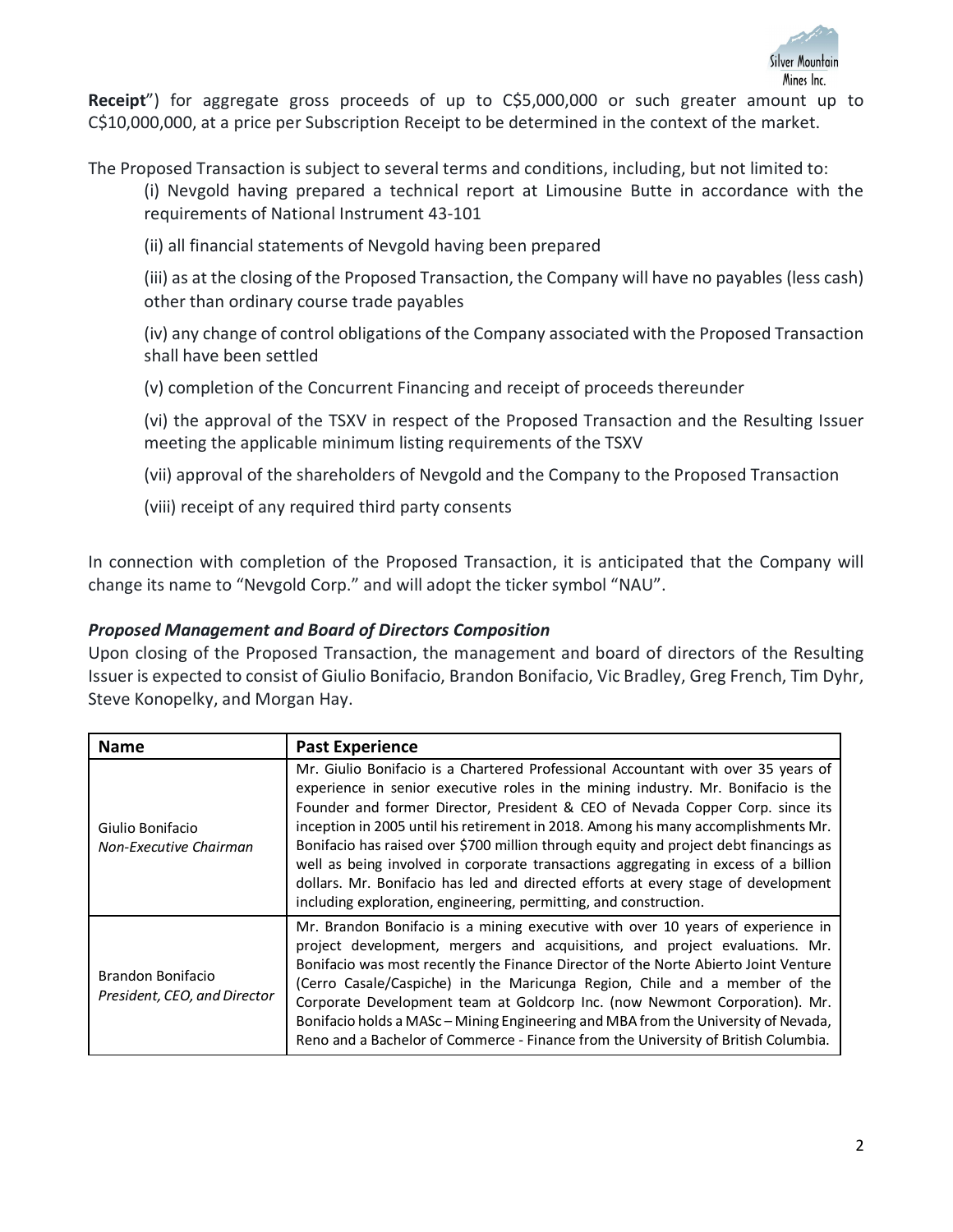| Vic Bradley<br><b>Independent Director</b>     | Mr. Bradley is a Chartered Professional Accountant with more than 50 years of<br>experience in the mining industry. Over the past 30 years he has founded, financed,<br>and operated several mining and advanced stage exploration and development<br>companies including the original Yamana Gold Inc., Aura Minerals Inc. and Nevoro<br>Inc. (sold to Starfield Resources). Vic founded the original Yamana in 1994 and<br>served as President and CEO, and subsequently Chairman of the Board and Lead<br>Director until 2008. He served as Chairman of Osisko Mining Corp. from 2006 until<br>its sale for \$4.1 billion to Agnico Eagle and Yamana in 2014. He served as a director<br>of Osisko Gold Royalties Ltd. from 2014 to 2018 and as Chairman of Nevada Copper<br>Corp. from 2012 to 2017. He now serves as Chairman of Osisko Bermuda Ltd.,<br>Chairman of BTU Metals Corp., and Director of PJX Resources Inc. |
|------------------------------------------------|--------------------------------------------------------------------------------------------------------------------------------------------------------------------------------------------------------------------------------------------------------------------------------------------------------------------------------------------------------------------------------------------------------------------------------------------------------------------------------------------------------------------------------------------------------------------------------------------------------------------------------------------------------------------------------------------------------------------------------------------------------------------------------------------------------------------------------------------------------------------------------------------------------------------------------|
| Greg French<br>Independent Director            | Mr. French is a geologist with over 35 years of exploration experience in Western USA<br>and Canada. His current role is Nevada Copper's VP, Head of Exploration, where he<br>has been responsible for every stage of development from exploration to production<br>since 2006. His prior roles include various capacities for Homestake Mining Inc., Atlas<br>Precious Metals, and Cornerstone Industrial Minerals. Mr. French has a Nevada gold<br>discovery to his credit and extensive project development experience including two<br>projects taken through feasibility and into production.                                                                                                                                                                                                                                                                                                                             |
| Tim Dyhr<br><b>Independent Director</b>        | Mr. Dyhr has over 35 years of experience in mining with expertise in environmental,<br>permitting, and government relations in the United States. His most recent success<br>was directing the successful permitting of Nevada Copper's Pumpkin Hollow Project<br>in Yerington, Nevada which is now in production. His prior roles include directing the<br>initial permitting of Magma Copper's Robinson Mine near Ely, Nevada, Chairman of<br>the Nevada Mining Association from 2017-2018, and other various senior capacities<br>with multinational mining companies including Magma Copper and BHP Copper.                                                                                                                                                                                                                                                                                                                |
| Steve Konopelky<br><b>Independent Director</b> | Mr. Konopelky has spent the last 25 years developing a broad range of experience in<br>building start-up companies, effectively streamlining financials, raising capital, and<br>leading operational initiatives across various industries. He is currently the President<br>& CEO of ELM Inc. a leading environment liability management company which<br>supports the mining, oil & gas and industrial industries. He is also the founder, and<br>current, Director, President & CEO of Silver Mountain Mines Inc.                                                                                                                                                                                                                                                                                                                                                                                                           |
| Morgan Hay<br>Independent Director             | Morgan Hay is a partner of Maxis Law Corporation, a Vancouver-based securities and<br>corporate finance law firm. Since 2007 he has been advising companies listed on<br>Canadian stock exchanges, principally in the natural resources sector, and has<br>expertise in corporate finance, mergers and acquisitions, and corporate governance.                                                                                                                                                                                                                                                                                                                                                                                                                                                                                                                                                                                 |

# *Asset Information - Limousine Butte – Drill Ready Resource Expansion in Nevada*

Limousine Butte is a past-producing, Carlin-type gold district in Ely, Nevada consisting of 821 unpatented mining claims on federal Bureau of Land Management ("BLM") land covering approximately 66.5 square kilometers. The property covers a large hydrothermal gold system that exhibits alteration features indicative of sediment and structurally hosted gold deposits found on the Carlin Trend and elsewhere in Nevada. Gold is predominately associated with hydrothermal alteration of carbonate host rocks including extensive jasperoid development. Gold mineralization is known to occur along the roughly 20km north-east trending fault structure with cross-cutting northwest trending fault intersections also acting as favorable controls for mineralization.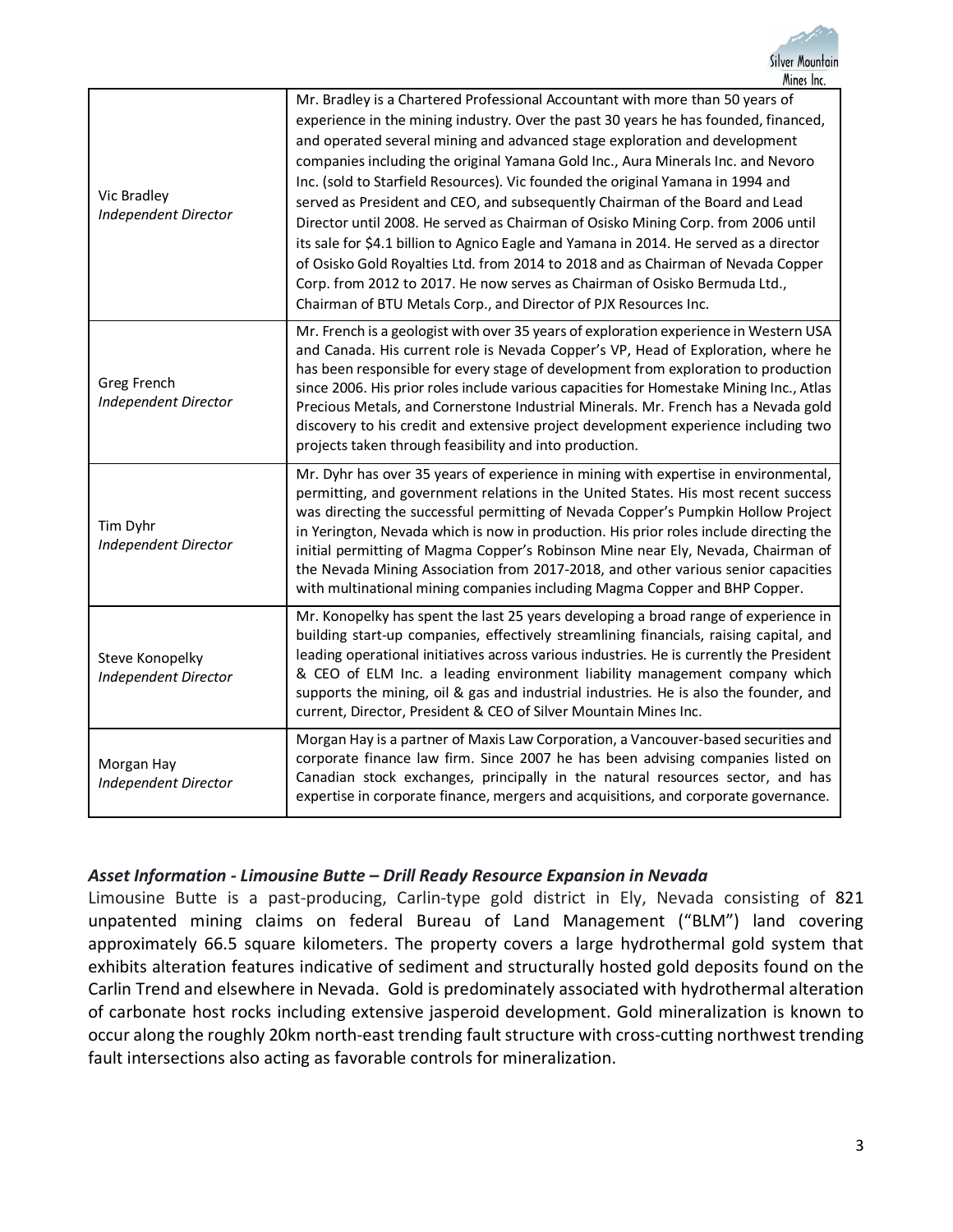

Historical production from 1987-1989 by Alta Gold Corp. was approximately 91,000 ounces of nearsurface oxide gold at the Golden Butte mine. Historical work that would cost over US\$45 million to replicate today includes over 900 drill holes and 120,000 meters of both reverse circulation ("**RC**") and core drilled by previous operators, and other geophysical and geochemical studies. The project has a mineral resource estimate stated by McEwen ("**McEwen Estimate**") of Measured & Indicated of 241,000 ounces of gold at 0.78 grams per tonne gold (9.6Mt) [Measured of 168,000 ounces of gold at 0.89 grams per tonne gold (5.9Mt), Indicated of 73,000 ounces of gold at 0.61 grams per tonne gold (3.7Mt)], and Inferred of 51,000 ounces of gold at 0.70 grams per tonne gold (2.2Mt).

The foregoing categories comply with the Canadian Mineral Resource and Reserve Definitions as published by the Canadian Institute of Mining Metallurgy and Petroleum, in effect as at the date of the McEwen Estimate. The McEwen Estimate incorporated three of the more advanced gold targets within the large land package, and was disclosed in NI 43-101 Technical Report for the Limousine Butte Project, White Pine County, Nevada prepared by Telesto Nevada Inc. as of July 1, 2009 for US Gold Corporation. A qualified person has not done sufficient work to classify the McEwen Estimate as current, and the Company is not treating the McEwen Estimate as current mineral resources. Nevgold has completed an updated NI 43-101 Technical Report to re-interpret the historical data and programs completed on Limousine Butte.

| Hole ID |      | From (m) | To(m)  | Length(m) | Au $g/t$ |
|---------|------|----------|--------|-----------|----------|
| BPD-2   |      | 35.05    | 86.87  | 51.82     | 3.31     |
| BPD-2   | inc. | 38.10    | 41.15  | 3.05      | 6.62     |
| BPD-2   | inc. | 47.24    | 54.86  | 7.62      | 4.16     |
| BPD-2   | inc. | 60.96    | 86.87  | 25.91     | 4.01     |
| BDD-4   |      | 9.14     | 24.08  | 14.94     | 4.78     |
| BDD-4   | inc. | 12.19    | 22.25  | 10.06     | 6.63     |
| BDD-5   |      | 37.95    | 53.95  | 16.00     | 1.13     |
| BDD-5   |      | 58.83    | 87.17  | 28.35     | 1.34     |
| BDD-5   | inc. | 65.23    | 71.93  | 6.71      | 1.95     |
| BDD-5   | inc. | 73.46    | 76.20  | 2.74      | 1.63     |
| BDD-5   | inc. | 80.77    | 87.17  | 6.40      | 1.70     |
| BDR-9   |      | 28.96    | 85.34  | 56.39     | 5.02     |
| BDR-9   | inc. | 35.05    | 54.86  | 19.81     | 12.70    |
| BDR-9   | inc. | 73.15    | 83.82  | 10.67     | 2.15     |
| LB023   |      | 44.20    | 56.39  | 12.19     | 6.79     |
| LB023   | inc. | 44.20    | 48.77  | 4.57      | 8.04     |
| LB023   | inc. | 50.29    | 54.86  | 4.57      | 9.53     |
| LB080   |      | 228.60   | 274.32 | 45.72     | 2.06     |
| LB080   | inc. | 252.98   | 274.32 | 21.34     | 2.77     |
| LB084   |      | 224.03   | 251.46 | 27.43     | 1.49     |
| LB084   | inc. | 236.22   | 242.32 | 6.10      | 1.87     |
| LB084   |      | 245.36   | 251.46 | 6.10      | 2.00     |
| LB119   |      | 170.69   | 204.22 | 33.53     | 1.67     |
| LB119   | inc. | 170.69   | 182.88 | 12.19     | 2.44     |
| LB119   | inc. | 192.02   | 202.69 | 10.67     | 2.23     |
| LB120   |      | 216.41   | 230.12 | 13.72     | 2.01     |

### **Historical drill intercepts include:**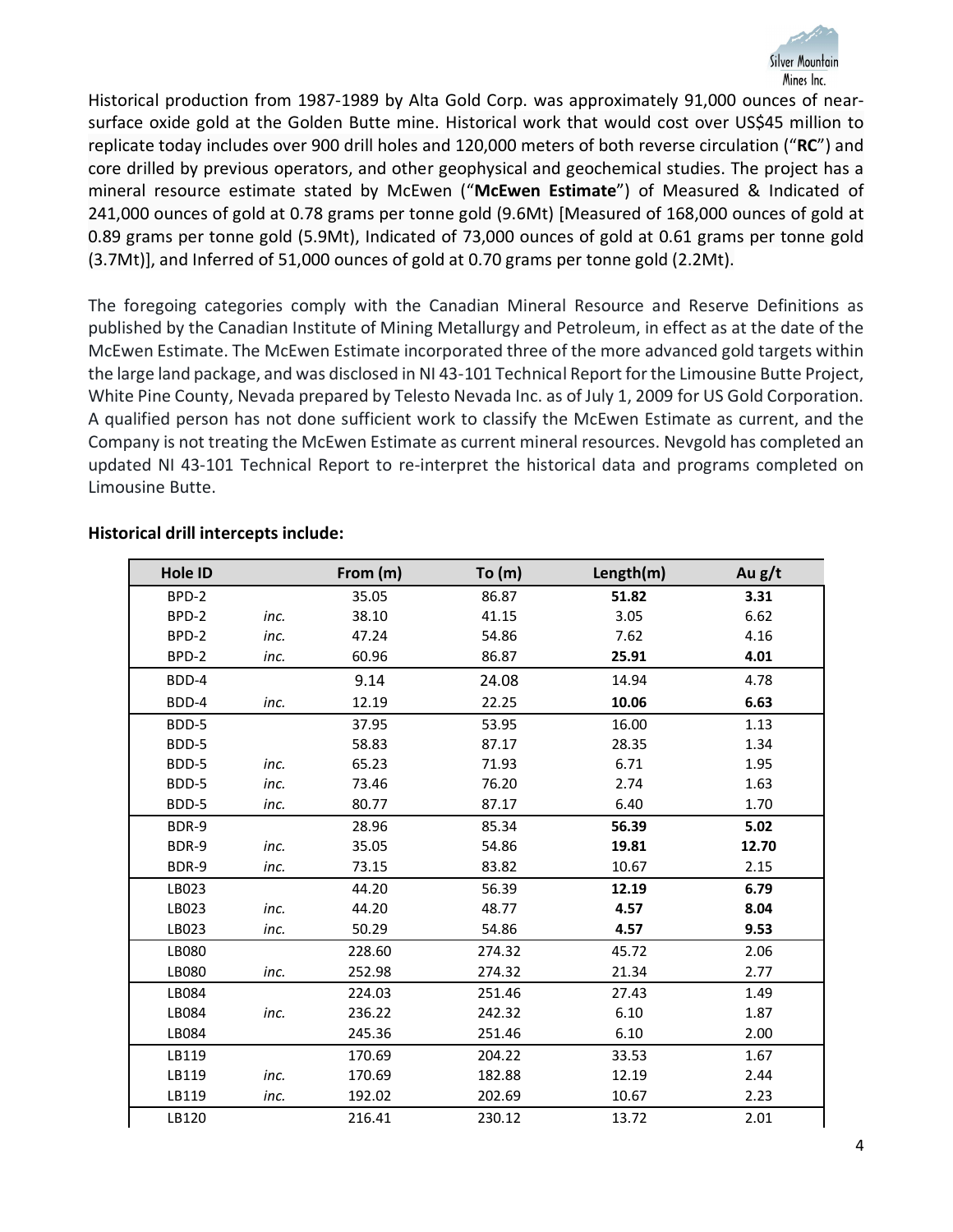|        |      |        |        |       | Silver Mounto |
|--------|------|--------|--------|-------|---------------|
|        |      |        |        |       | Mines Inc.    |
| LB120  | inc. | 217.93 | 222.50 | 4.57  | 4.50          |
| LB120  |      | 236.22 | 254.51 | 18.29 | 2.10          |
| LB120  | inc. | 240.79 | 246.89 | 6.10  | 2.97          |
| LB120  | inc. | 249.94 | 252.98 | 3.05  | 4.95          |
| LB121  |      | 249.94 | 275.84 | 25.91 | 3.86          |
| LB121  | inc. | 249.94 | 259.08 | 9.14  | 4.08          |
| LB121  | inc. | 263.65 | 275.84 | 12.19 | 5.00          |
| LB122  |      | 249.94 | 262.13 | 12.19 | 4.85          |
| LB122  | inc. | 251.46 | 259.08 | 7.62  | 7.72          |
| LIM-45 |      | 22.86  | 36.58  | 13.72 | 3.24          |

Averages are calculated on intervals greater than 1.0 g/t Au. The above assays are from the assay database provided by McEwen.

# *Asset Information - Cedar Wash – Untapped Exploration Potential in Nevada*

Cedar Wash consists of 239 unpatented mining claims on federal BLM land covering approximately 19.3 square kilometers located in Lincoln County, Nevada. The project was a grassroots exploration discovery made by the McEwen's Exploration Group in 2016. Surface reconnaissance geology has been completed on parts of the land package including soil and rock chip sampling, which identified an extensive gold soil trend spanning over 2 kilometers. The project was drilled in 2017 with approximately 7,000 meters of RC drilling completed. Drill results in the shallow RC holes showed positive signs of mineralization and will be further tested by Nevgold.

The project is located approximately 20 kilometers from Liberty Gold's Goldstrike Project in Utah and has similar geological characteristics.

Initial work at Cedar Wash will focus on completing all surface reconnaissance geology in the first half of 2021, followed by drill testing the identified targets within the large, consolidated land package in the second half of the year.

### *Asset Information - Ptarmigan Mine – High Grade Exploration in British Columbia*

Ptarmigan is a 100% owned property covering 93 square kilometers (9,300 hectares) centered on the historical silver rich Ptarmigan Mine located approximately 50 kilometers from Radium in southeast British Columbia. The property hosts silver rich, high-grade polymetallic epithermal veins and manto style massive and semi-massive sulphide mineralization. Ptarmigan had historical results reported of 1,171 g/t Ag (34 oz/T Ag), 0.96 g/t of Au, 0.30% Cu and 29.7% Pb. The project is situated in a high-grade area of historical mining camps including Bluebell, Mineral King, and Paradise Mines.

Ptarmigan past production of 645 tonnes included 89,000 oz Ag with average mined grade of 4,215 g/t Ag, 5.4 g/t Au, 0.58% Cu, 0.54% Pb, 0.13% Zn including 32 tonnes mined from Adit #1 averaging 2,638  $g/t$  Ag and 1.7  $g/t$  Au.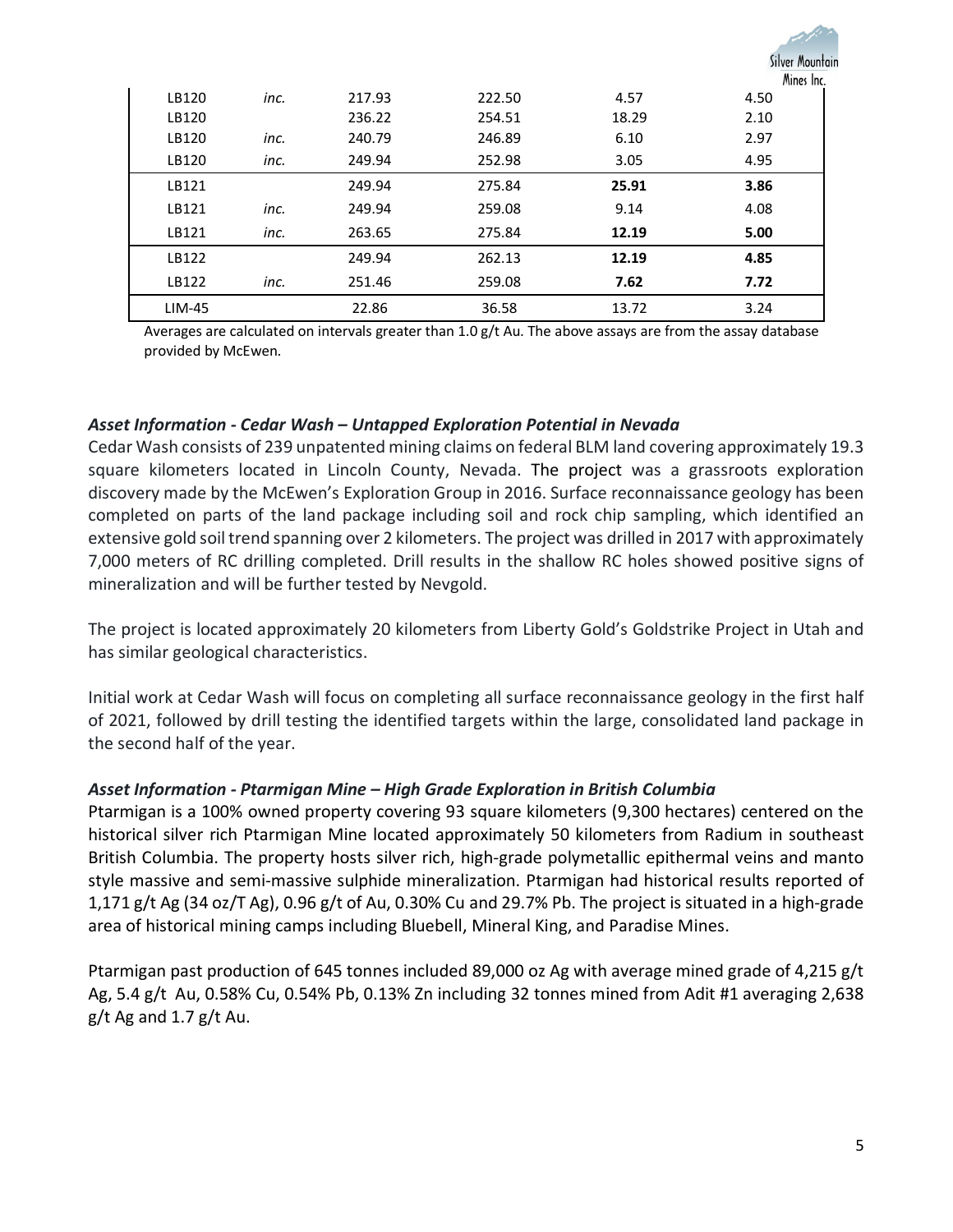

Previously reported drill intercepts include:

- **PT14-118 released October 7, 2014:** 1,949 g/t Ag over 4.6 meters, including 5,919 g/t Ag over 1.49 meters, and 22,945 g/t Ag over 0.33 meters
- **PT14-128 released October 15, 2014**: 37.3 g/t Au over 0.77 meters
- **PT14-108 released September 9, 2014:** 2,315 g/t Ag, 1.64 g/t Au, and 1.10% Cu over 1.16 meters

Nevgold continues to review the historical work completed at the project by SMM including surface and soil mapping, geophysics, geochemical analysis, and approximately 14,000 meters of diamond drilling. The historical data compilation will form the basis of the 2021 summer exploration program.

# *Shareholder Approvals*

The Company and Nevgold intend to seek shareholder approval for the Proposed Transaction and related matters as, and to the extent, required in accordance with the policies of the TSXV and applicable corporate and securities laws.

About Silver Mountain Mines Inc. (TSX-V: SMM) Silver Mountain Mines Inc. is a Canadian based exploration and development company with 100% ownership of a 9,300 hectare property centered on the historical silver rich Ptarmigan Mine in south eastern, British Columbia. The property hosts two styles of mineralization: silver rich, high-grade polymetallic epithermal veins and manto style massive / semi-massive sulphide mineralization.

ON BEHALF OF THE BOARD "Signed" Steve Konopelky Director

For further information on Silver Mountain Mines Inc. please visit the Company's website http://www.silvermountainmines.com and SEDAR (www.sedar.com) or contact Mr. Steve Konopelky, at 403-229-9140.

Bill Fleshman FAusIMM(CP) 107342, Consulting Geologist, a qualified person as defined by National Instrument 43-101 has reviewed and approved the scientific and technical disclosure in this press release related to the Limousine Butte and Cedar Wash Projects.

This news release does not constitute an offer to sell and is not a solicitation of an offer to buy any securities in the United States. The securities of the Company and Nevgold have not been and will not be registered under the United States Securities Act of 1933, as amended (the "**U.S. Securities Act**") or any state securities laws and may not be offered or sold within the United States or to U.S. Persons unless registered under the U.S. Securities Act and applicable state securities laws unless pursuant to an exemption from such registration.

*Completion of the Proposed Transaction is subject to a number of conditions, including but not limited to, TSXV acceptance and shareholder approval of the Proposed Transaction. The Proposed Transaction cannot close until all necessary shareholder approvals are obtained. There can be no assurance that the Proposed Transaction will be completed as proposed or at all.*